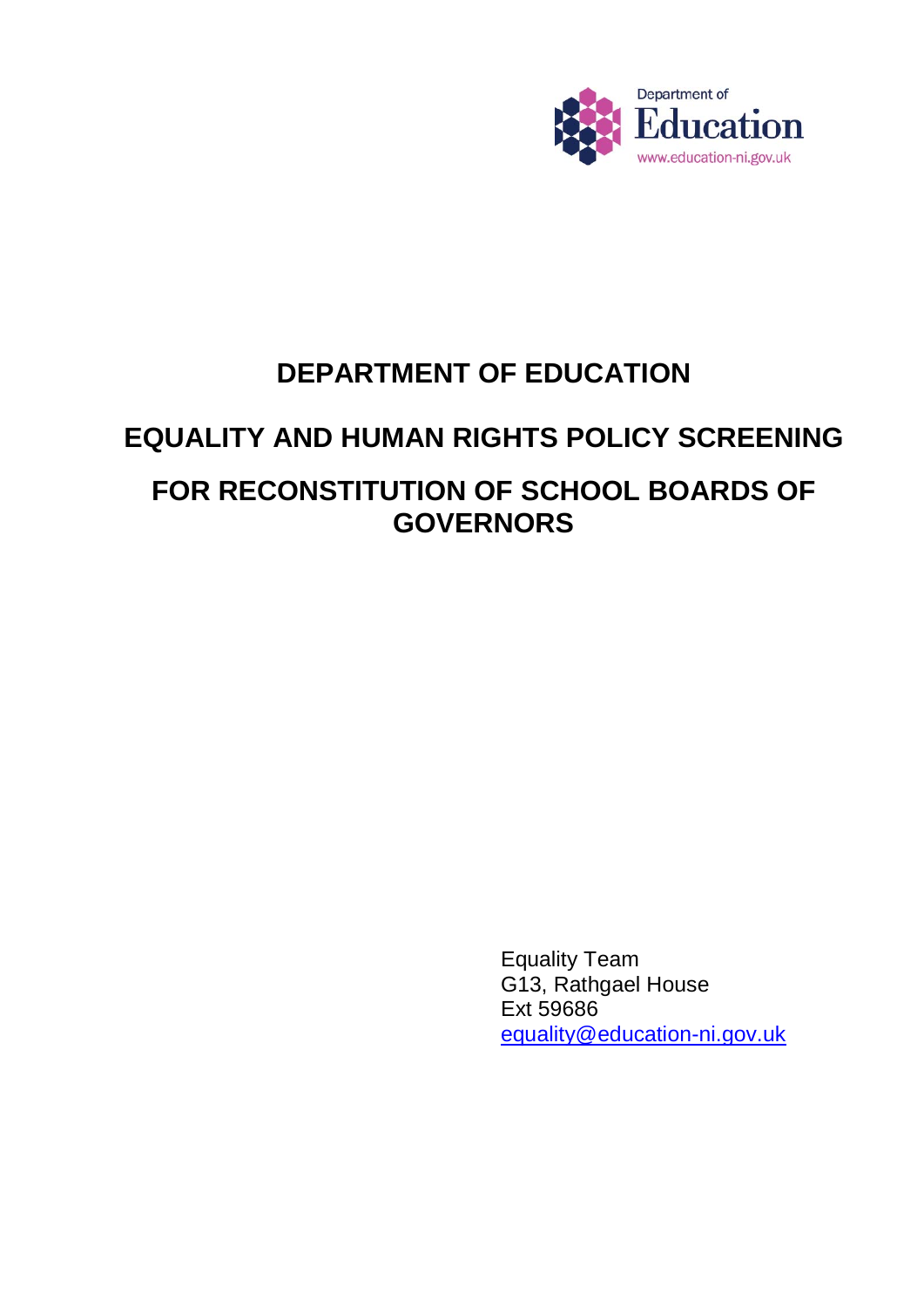## **Index**

- 1. POLICY SCOPING
- 2. EVIDENCE
- 3. SCREENING QUESTIONS
- 4. SCREENING DECISION
- 5. MITIGATION
- 6. MONITORING
- 7. DISABILITY DISCRIMINATION
- 8. CONSIDERATION OF HUMAN RIGHTS ISSUES
- 9. ASSESSMENT OF OTHER IMPACTS
- 10. APPROVAL AND AUTHORISATION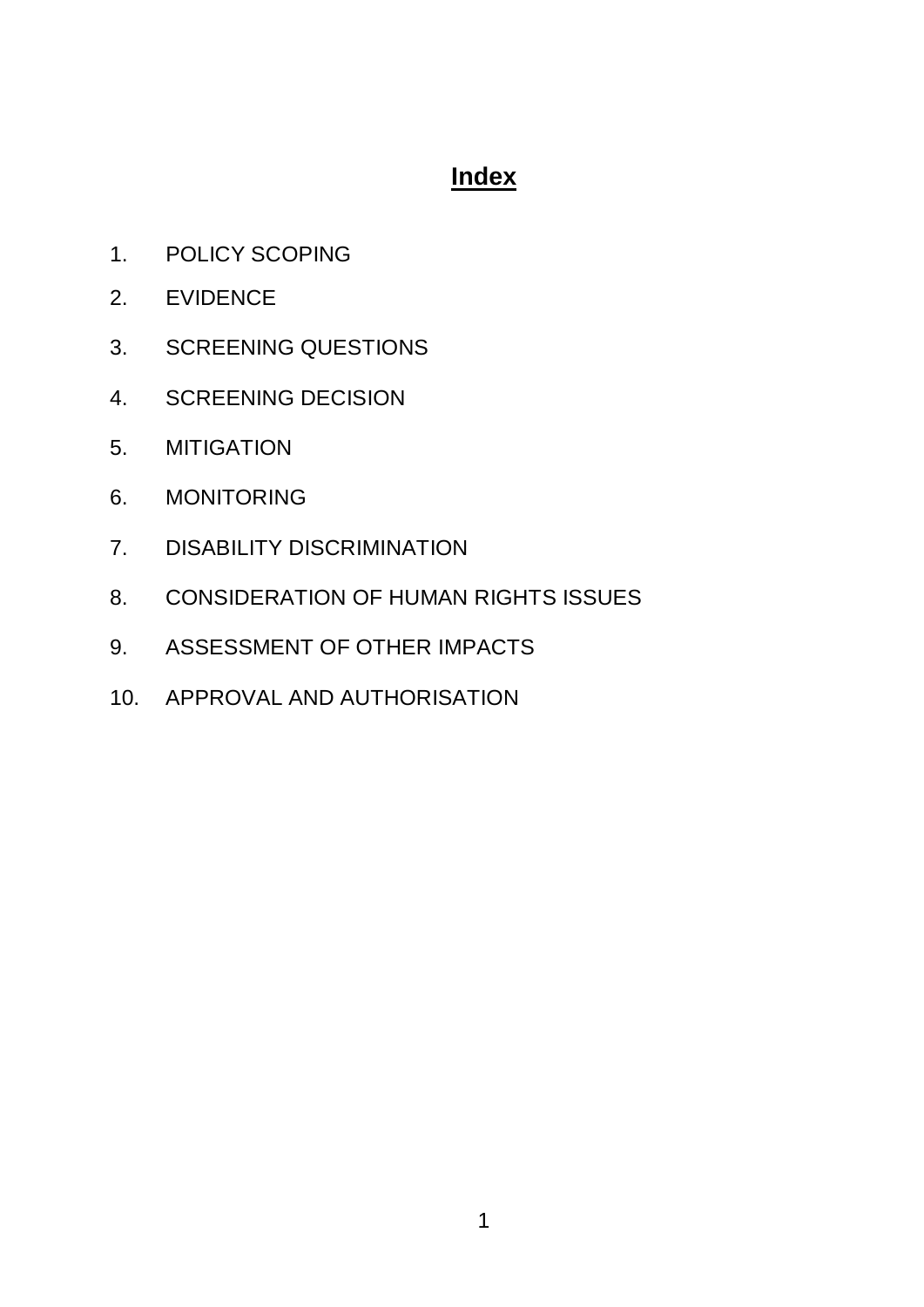# **1. POLICY SCOPING**

#### **1.1 Title of policy**

Reconstitution of School Boards of Governors (BoGs)

### **1.2 Type of Policy Development**

This is a revision of an existing policy for the 2018 reconstitution of school BoGs which standardises a number of procedures which apply to the Education Authority (EA) and the Department of Education (DE) governor appointments/nominations.

#### **1.3 Description of policy**

The policy aims to ensure all grant aided schools have effective school governance arrangements in place through the reconstitution of the Boards of Governors of schools on a 4 yearly cycle.

The policy aims ensure that BoGs are reconstituted in accordance with statutory requirements and are equipped to fulfil their role and responsibilities.

In the case of public appointments to voluntary grammar and grant maintained integrated schools governors are expected to serve no more than 2 terms of office i.e. 8 years.

It is intended that the minor changes being introduced for the exercise being undertaken by the Department (DE) and the EA during 2018 will further standardise the appointment process and hence enhance equality of opportunity.

All applicants for DE and EA governor posts including serving governors who are applying for reappointment must now complete a standardised governor application form.

**1.4** What factors could contribute to, or detract from the intended aim/outcome of the policy?

| <b>None</b>                |  |
|----------------------------|--|
| Legislative                |  |
| Financial                  |  |
| Others please specify) $-$ |  |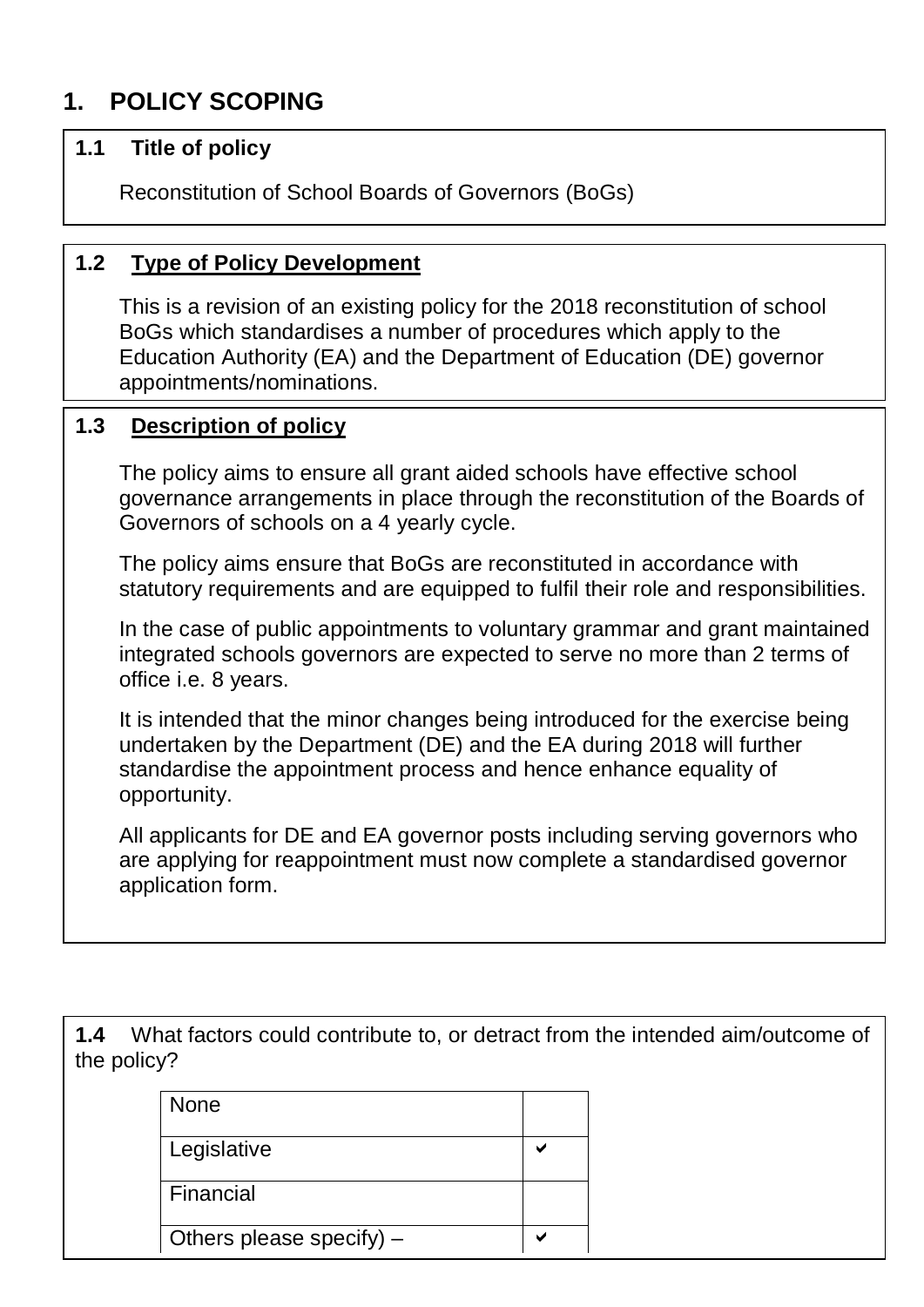### **1.5 Main stakeholders affected** *(Please tick relevant boxes)*

| <b>Pupils (Actual or Potential)</b>                                     |  |
|-------------------------------------------------------------------------|--|
| Parents                                                                 |  |
| <b>Teaching Staff</b>                                                   |  |
| Trade Unions or Professional Organisations                              |  |
| <b>Other Public Sector Organisations</b>                                |  |
| <b>Departmental Staff</b>                                               |  |
| Others (please specify) – Boards of<br>Governors/ EA (once established) |  |

#### **1.6 Who is responsible for: (a) Devising the policy**

Department of Education

### **(b) Implementing it**

Department of Education (DE) and the Education Authority (EA), together with the Council for Catholic Maintained Schools to a lesser extent.

### **(c) Explain the relationship?**

EA is responsible for reconstituting controlled and maintained school BoGs (with input from CCMS regarding the Catholic maintained sector). DE nominates governors to controlled schools but the EA makes the appointments. DE is responsible for the appointment of DE governors to Voluntary Grammar (VG) and Grant Maintained Integrated (GMI) schools.

### **1.7 Other policies or objectives with a bearing on this policy**

Every School a Good School policy for school improvement which recognises the importance of strong leadership and governance in schools in delivering high quality education provision for children and young people through schools in delivering high quality education provision for children and young people through schools. DE, EA and CCMS involved in providing support for the implementation of the policy.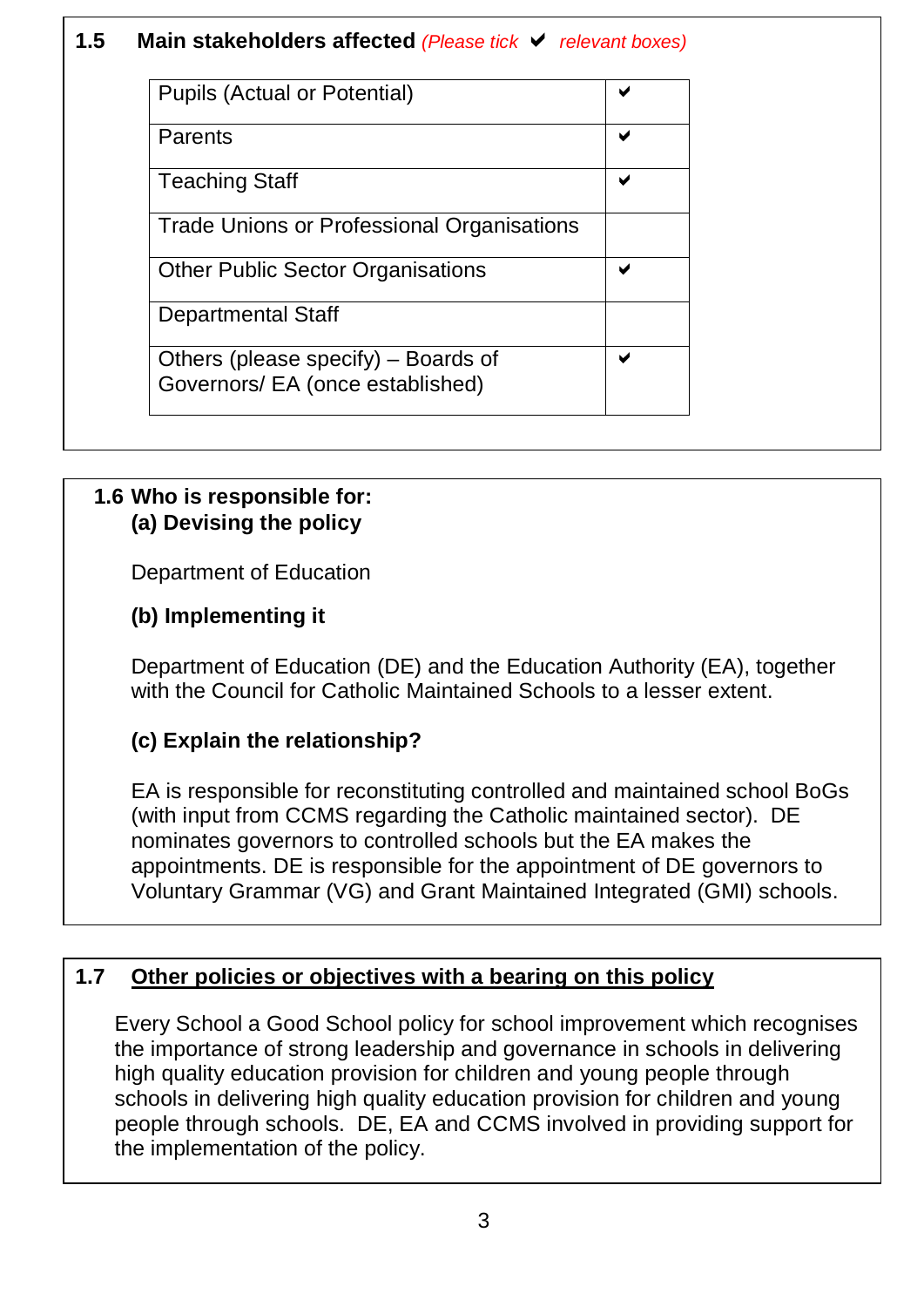# **2. EVIDENCE**

#### **2.1 What evidence/information (both qualitative and quantitative) have you gathered to inform this policy?**

The profiles of individual schools vary; however, the Section 75 profile of those affected is not a factor in the application of the reconstitution process. The change will introduce a level playing field for all candidates.

| <b>Section 75</b><br>Category   | <b>Details of Evidence/Information</b>                                                                                                                                                                                                                                                                                                                      |
|---------------------------------|-------------------------------------------------------------------------------------------------------------------------------------------------------------------------------------------------------------------------------------------------------------------------------------------------------------------------------------------------------------|
| Religious<br><b>Belief</b>      | Provision may be made for the representation of religious beliefs<br>on BoGs through the nomination rights of the school owners (past<br>or present) according to the ethos of the schools in particular<br>sectors i.e: controlled, controlled integrated, Catholic maintained,<br>other maintained, voluntary grammar and Grant Maintained<br>Integrated. |
| <b>Political</b><br>Opinion     | Political opinion is not requested.                                                                                                                                                                                                                                                                                                                         |
| Racial<br>Group                 | Minority racial groups are included in the governor recruitment<br>campaign. Race is not an eligibility criterion but is used for<br>monitoring the DE governor public appointments in VG and GMI<br>schools.                                                                                                                                               |
| Age                             | Anyone aged 18 or over may apply for a governor post. Applicants<br>are asked for their age range but provide it on a voluntary basis.<br>Age is not an eligibility criterion but is used for monitoring the DE<br>governor public appointments in VG and GMI schools.                                                                                      |
| <b>Marital</b><br><b>Status</b> | Marital status of the applicant is not monitored nor is it specifically<br>requested on the application form.                                                                                                                                                                                                                                               |
| Sexual<br>Orientation           | This information is not requested on the application form. There is<br>no indication that this policy will disproportionately impact on the<br>basis of sexual orientation as the shOUT Report stated that,<br>"analysis of the 2001 Census indicates that between 2% and 10%<br>of the population may be lesbian, gay or bisexual".                        |
| Men and<br>Women<br>Generally   | Gender is not an eligibility criterion.                                                                                                                                                                                                                                                                                                                     |
| <b>Disability</b>               | Disability is not an eligibility criterion but is used for monitoring the<br>DE governor public appointments in VG and GMI schools.                                                                                                                                                                                                                         |
| Dependants                      | Parents can stand for election as parent governors.                                                                                                                                                                                                                                                                                                         |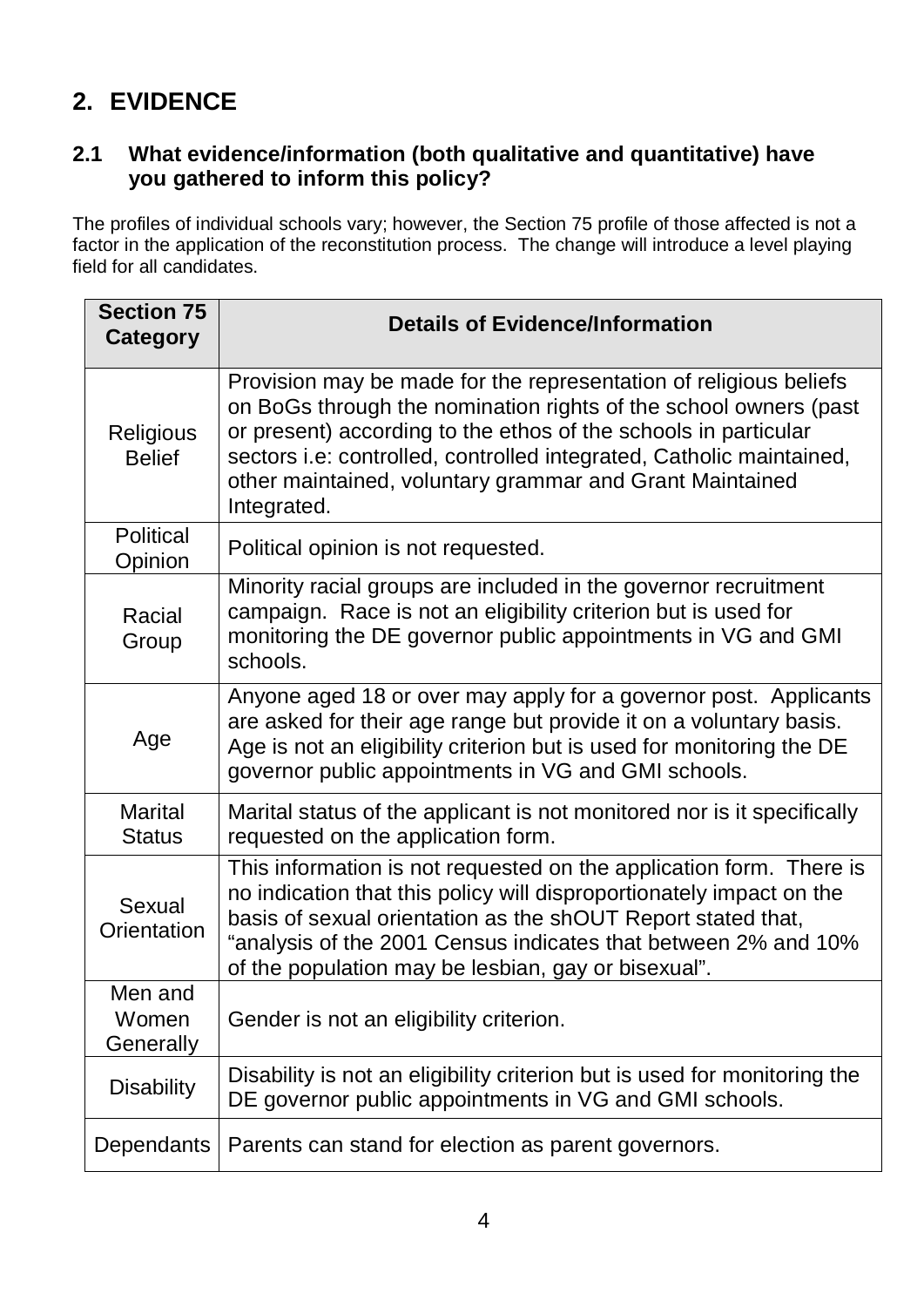#### **2.2 Taking into account the evidence gathered at 2.1 what are the needs, experiences and priorities of each of the categories in relation to this particular policy?**

The profiles of individual schools vary; however, the Section 75 profile of those affected is not a factor in the application of the reconstitution process. The change will introduce a level playing field for all candidates.

| <b>Section 75</b><br>category     | <b>Needs/Experiences/Uptake/Priorities</b>                                                                                               |
|-----------------------------------|------------------------------------------------------------------------------------------------------------------------------------------|
| <b>Religious</b><br><b>Belief</b> | There is provision for some posts to be filled by applicants with<br>a specific religious ethos in keeping with the ethos of the school. |
| <b>Political</b><br>Opinion       | N/A                                                                                                                                      |
| Racial<br>Group                   | Some schools will have more varied racial profile than others<br>and this will vary with time.                                           |
| Age                               | Statutory requirement for school governors to be at least 18.                                                                            |
| Marital<br><b>Status</b>          | N/A                                                                                                                                      |
| Sexual<br>Orientation             | N/A                                                                                                                                      |
| Men and<br>Women<br>Generally     | N/A                                                                                                                                      |
| <b>Disability</b>                 | N/A                                                                                                                                      |
| Dependants                        | N/A                                                                                                                                      |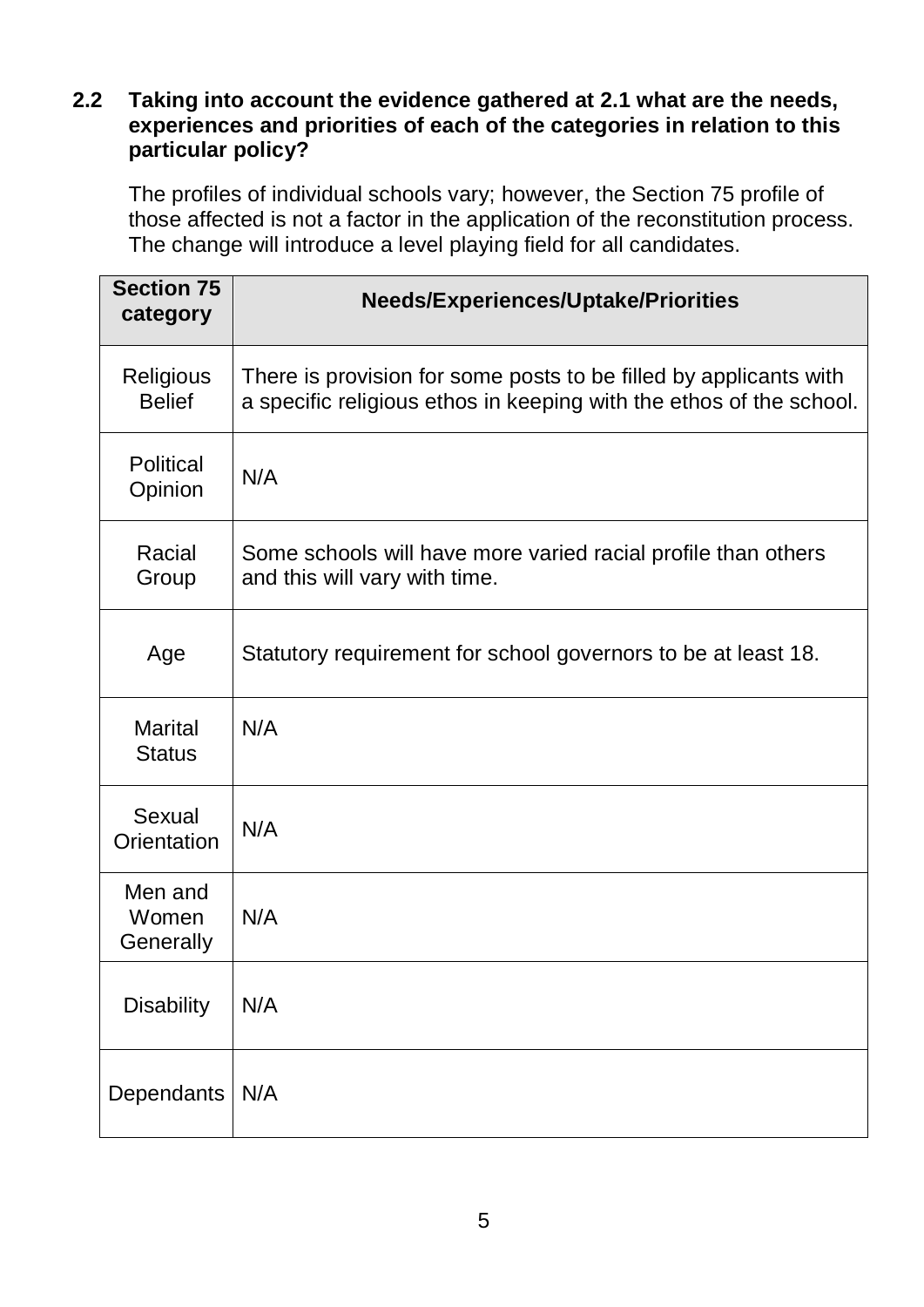## **3. SCREENING QUESTIONS**

### **3.1 What is the likely impact of this policy on equality of opportunity for each of the Section 75 equality categories?**

|                               | (* Please tick ∨ | relevant boxes) |         |                                                                                                                                                                                                                                                                       |
|-------------------------------|------------------|-----------------|---------|-----------------------------------------------------------------------------------------------------------------------------------------------------------------------------------------------------------------------------------------------------------------------|
| <b>Section 75</b><br>category | None*            | Minor *         | Major * | Details of policy impact Level of<br>impact?                                                                                                                                                                                                                          |
| Religious<br>belief           |                  |                 |         | By making the DE and EA governor<br>appointments subject to public<br>recruitment and standardising the<br>application form for these posts,<br>including those applying for<br>reappointment, equality of<br>opportunity to become a school<br>governor is enhanced. |
| <b>Political</b><br>opinion   |                  |                 |         | As Above                                                                                                                                                                                                                                                              |
| Racial<br>group               |                  |                 |         | As Above                                                                                                                                                                                                                                                              |
| Age                           |                  |                 |         | As Above                                                                                                                                                                                                                                                              |
| <b>Marital</b><br>status      |                  |                 |         | As Above                                                                                                                                                                                                                                                              |
| Sexual<br>Orientation         |                  |                 |         | As Above                                                                                                                                                                                                                                                              |
| Men and<br>women<br>generally |                  |                 |         | As Above                                                                                                                                                                                                                                                              |
| <b>Disability</b>             |                  |                 |         | As Above                                                                                                                                                                                                                                                              |
| Dependants                    |                  |                 |         | As Above                                                                                                                                                                                                                                                              |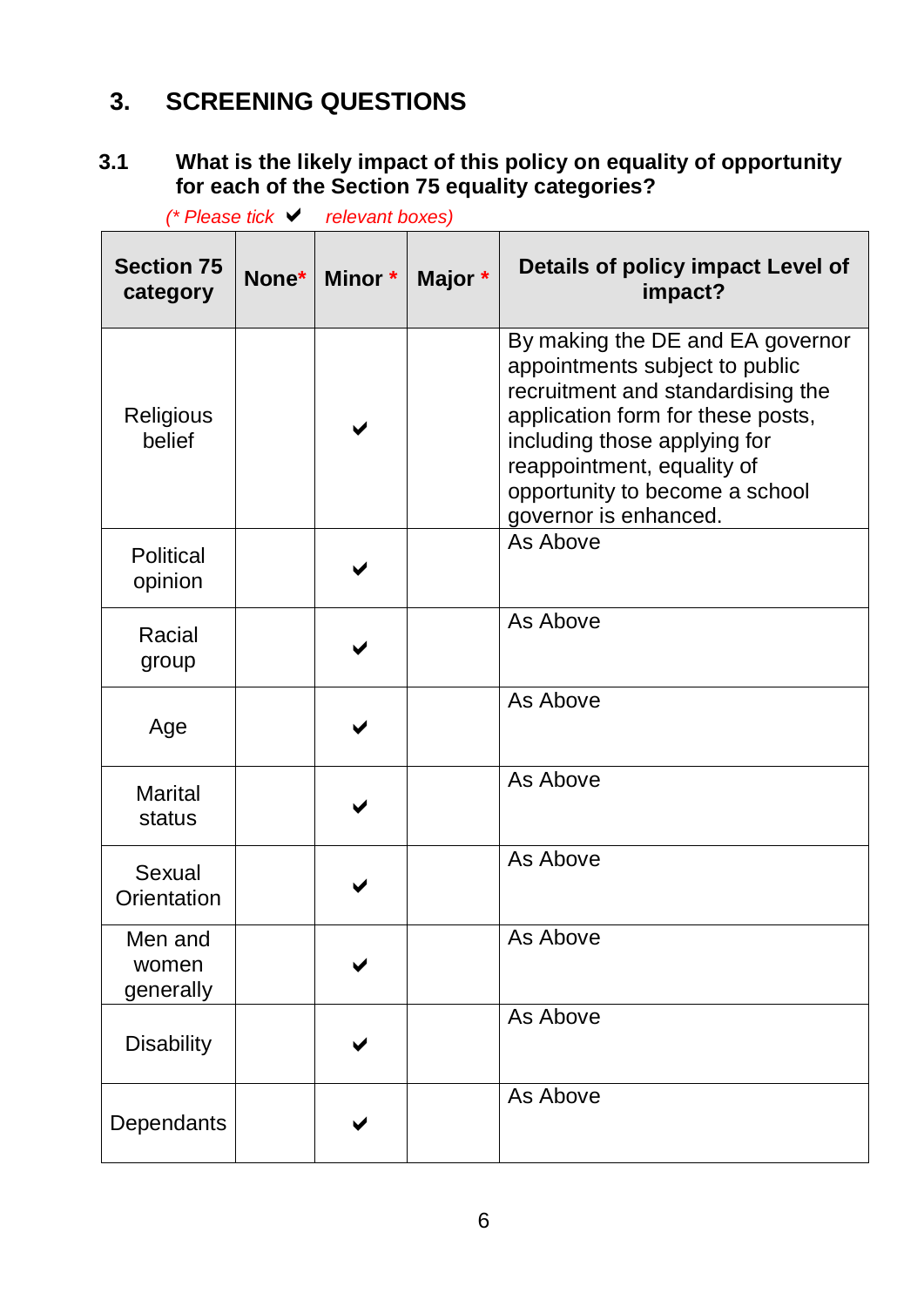#### **3.2 Are there opportunities to better promote equality of opportunity for people within the Section 75 equality categories?**

*(\* Please tick relevant boxes)*

| <b>Section 75</b><br>category | NO*          | Yes* | <b>Provide Details</b> |
|-------------------------------|--------------|------|------------------------|
| Religious<br>belief           | $\checkmark$ |      |                        |
| Political<br>opinion          | $\checkmark$ |      |                        |
| Racial<br>group               | ✔            |      |                        |
| Age                           | ✔            |      |                        |
| <b>Marital</b><br>status      | $\checkmark$ |      |                        |
| Sexual<br>Orientation         | ✔            |      |                        |
| Men and<br>women<br>generally | ✔            |      |                        |
| Disability                    |              |      |                        |
| Dependants                    |              |      |                        |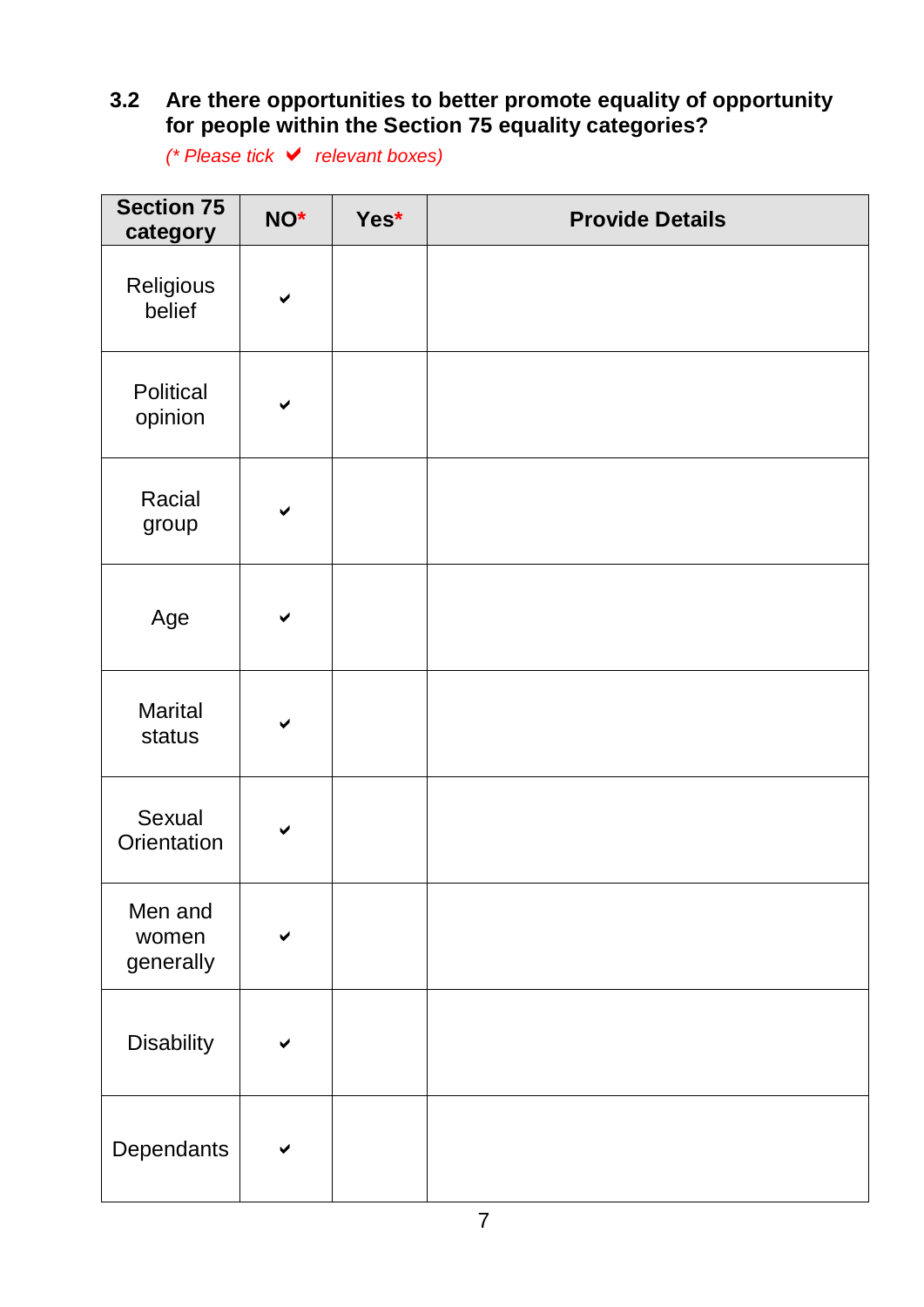**3.3 To what extent is the policy likely to impact on good relations between: people of different religious belief, political opinion or racial group?** *(\* Please tick relevant boxes)*

| Good<br>relations<br>category | <b>No</b><br>impact* | <b>Minor</b><br>impact* | <b>Major</b><br>impact* | Details of policy impact                                                                                                                            |
|-------------------------------|----------------------|-------------------------|-------------------------|-----------------------------------------------------------------------------------------------------------------------------------------------------|
| <b>Religious</b><br>belief    |                      | $\blacktriangleright$   |                         | In schools of a particular religious<br>ethos Governors can be of a<br>different ethos because religious<br>belief is not an eligibility criterion. |
| <b>Political</b><br>opinion   |                      |                         |                         |                                                                                                                                                     |
| Racial<br>group               |                      | $\checkmark$            |                         | Governors can be of a minority race<br>compared to the racial profile of a<br>school because race is not an<br>eligibility criterion.               |

#### **3.4 Are there opportunities to better promote good relations between people of different religious belief, political opinion or racial group?**

*(\* Please tick relevant boxes)*

| Good<br>relations<br>category | NO <sup>*</sup> | YES* | <b>Provide Details</b>                                                                                                                                                          |
|-------------------------------|-----------------|------|---------------------------------------------------------------------------------------------------------------------------------------------------------------------------------|
| <b>Religious</b><br>belief    |                 |      | When a school is oversubscribed with<br>suitable candidates the appointing authority<br>can offer unsuccessful applicants a position<br>as a governor in an alternative school. |
| <b>Political</b><br>opinion   | $\checkmark$    |      |                                                                                                                                                                                 |
| Racial<br>group               |                 | ✔    | When a school is oversubscribed with<br>suitable candidates the appointing authority<br>can offer unsuccessful applicants a position<br>as a governor in an alternative school. |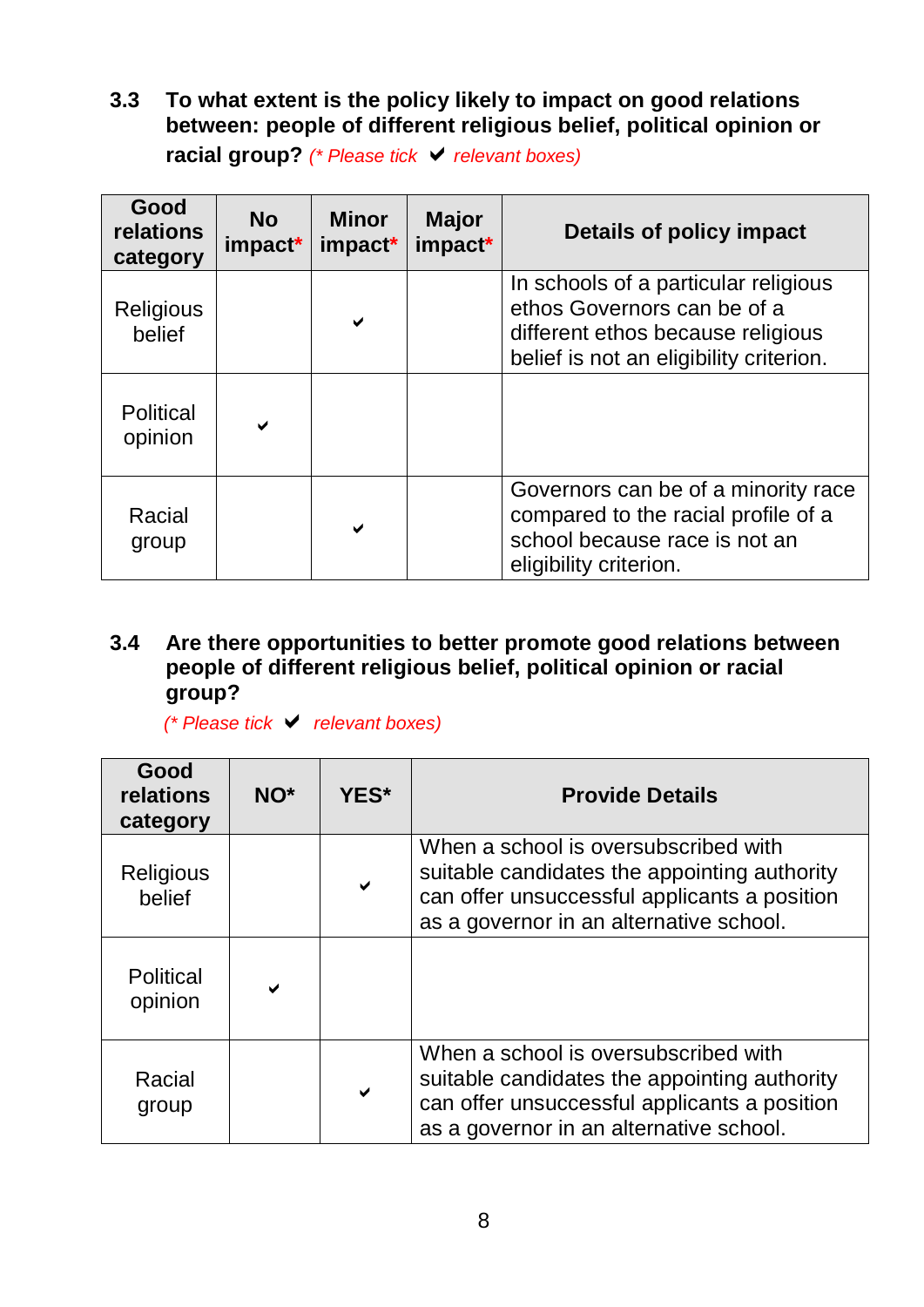### **3.5 Additional considerations - Multiple identities**

**Please provide details of data on the impact of the policy on people with multiple identities and specify relevant Section 75 categories concerned.**

There are likely to be no negative differential impacts on any multiple identity groups as the impact of these minor changes will be positive for all identities.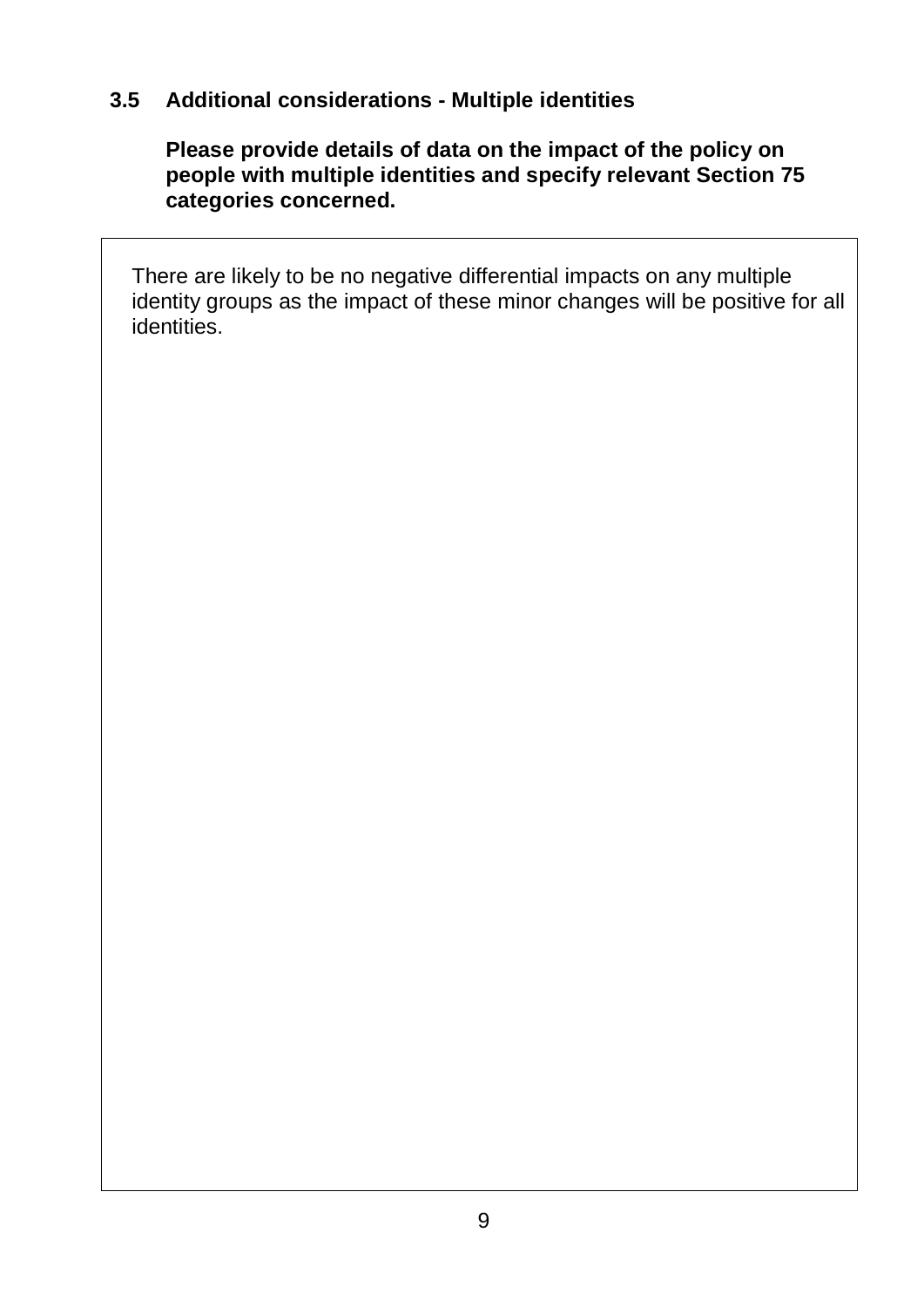## **4. SCREENING DECISION**

#### **Not to conduct an equality impact assessment because no equality issues have been identified.**

Please provide details which support the decision

School governors are ultimately responsible for the quality of education delivered to, and the achievement of, the pupils attending their school. The aim is to achieve a good a balance of individuals on the Board of Governors, based on the skills and knowledge and experience that they bring to the role.

It is an unfortunate fact that there are insufficient applicants to fill all the governor posts.

It is necessary to have the BoGs reconstituted by Sept. 2018. DE and the EA will take this exercise forward based on the existing process but introducing minor changes with the intention of increasing applications and making the process equitable.

All governor posts which are required by law to be filled by EA or DE are being opened up to public recruitment. Anyone aged 18 or over may apply for a governor post provided that they complete an application form.

The change in process will also require existing governors to complete a new application form. This will help standardise the process, so that all applicants provide the same information and are considered on the basis of the same criteria.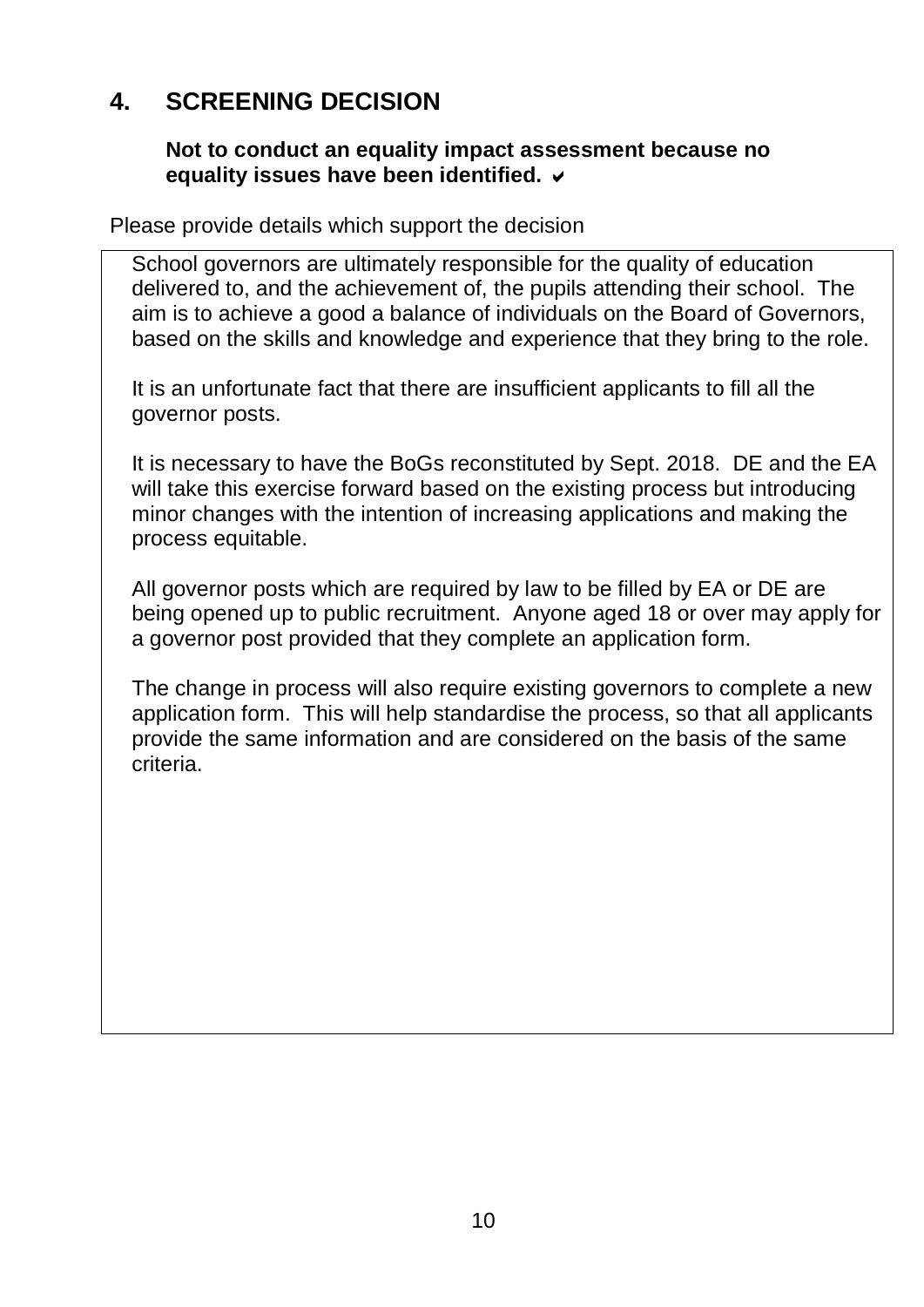## **5. TIMETABLING AND PRIORITISING**

#### **5.1 If the policy has been 'screened in' for equality impact assessment, then please answer the following questions to determine its priority.**

On a scale of 1-3, with 1 being the lowest priority and 3 being the highest, assess the policy in terms of its priority for equality impact assessment.

| <b>Criterion</b>                                     | <b>Priority</b><br><b>Rating</b> |
|------------------------------------------------------|----------------------------------|
| Effect on equality of opportunity and good relations | N/A                              |
| Social need                                          | N/A                              |
| Effect on people's daily lives                       | N/A                              |
| Relevance to a public authority's functions          | N/A                              |
| <b>Total</b>                                         | N/A                              |

Details of the Department's Equality Impact Assessment Timetable will be included in a Quarterly Screening Report.

Commission'nnnnalternative policy introduced, the public authority should monitor more broadly than for adverse impact (See Benefits, P.9-10, paras

You should consider the guidance contained in the Equality

2.13 – 2.20 of the Monitoring Guidance).

#### **5.2 If the policy is affected by timetables established by other relevant Public Authorities please provide details**

 $\left| \right|$   $\mathbb{R}$   $\left| \right|$ N/A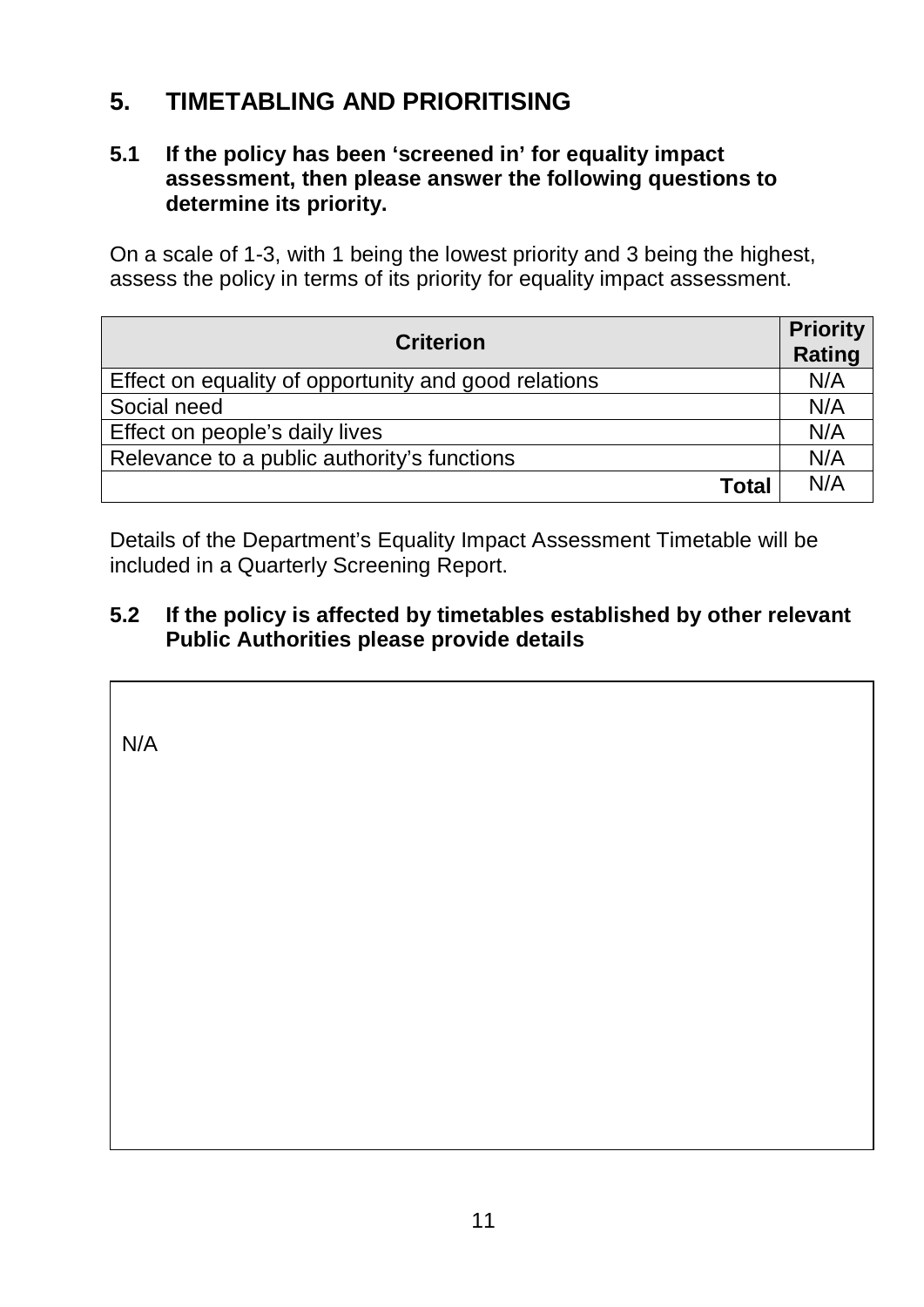## **6. MITIGATION**

If you conclude that the likely impact is **'minor'** and an equality impact assessment is not to be conducted, you should consider: mitigation to lessen the severity of any equality impact, or the introduction of an alternative policy to better promote equality of opportunity or good relations.

#### **Why and how will the policy/decision be amended or changed or an alternative policy introduced to better promote equality of opportunity and/or good relations?**

The process will be reviewed at the end of 2018 to consider whether changes can be made to improve equality of opportunity or good relations.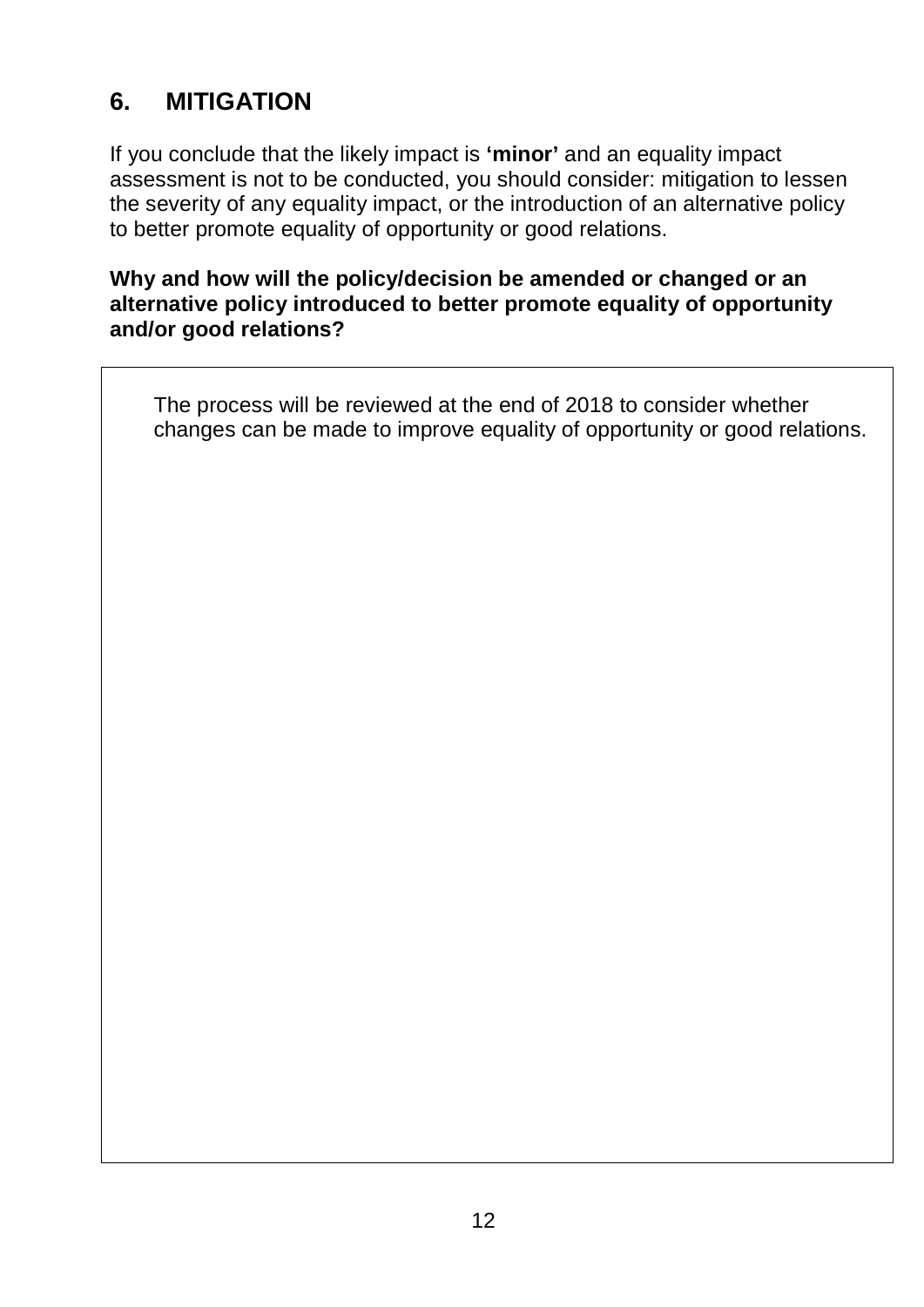# **7. MONITORING**

**Effective monitoring will help identify any future adverse impact arising from the policy, as well as help with future planning and policy development.**

**Please detail what data you will collect in the future in order to monitor the effect of the policy on any of Section 75 equality categories.**

Governor appointments to voluntary grammar and grant maintained integrated Schools are classified as public appointments and are already monitored by Central Appointments Unit of The Executive Office (TEO).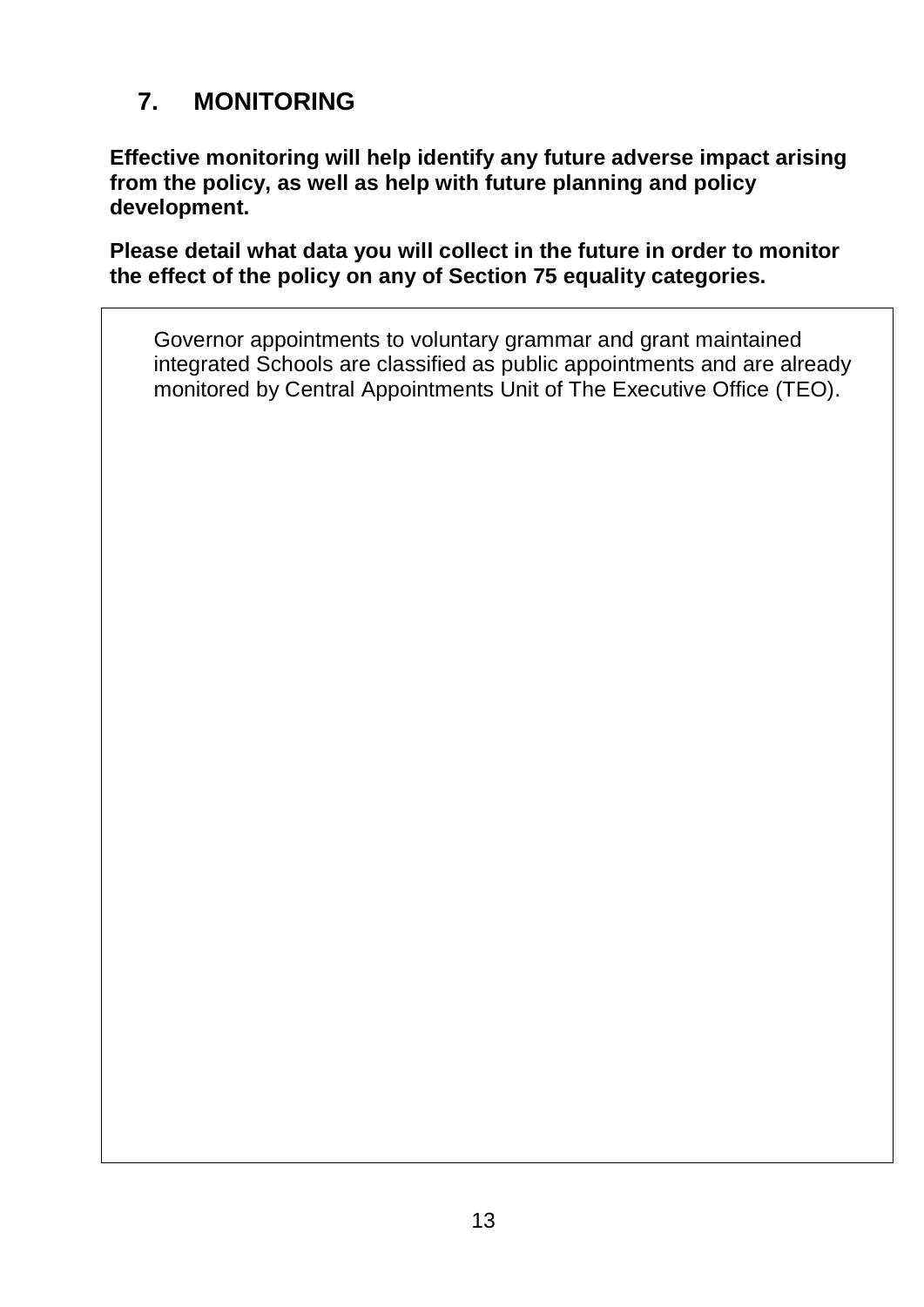## **8. DISABILITY DISCRIMINATION**

**8.1 Please state if the policy/decision in any way discourages persons with disabilities from participating in public life or fails to promote positive attitudes towards persons with disabilities.**

No.

The policy promotes involvement by persons with disabilities in school governance.

**8.2 Please state if there is an opportunity to better promote positive attitudes towards persons with disabilities or encourage participation in public life by making changes to the policy/decision or introducing additional measures.**

N/A

**8.3 Please detail what data you will collect in the future in order to monitor the effect of the policy with reference to the disability duties.**

N/A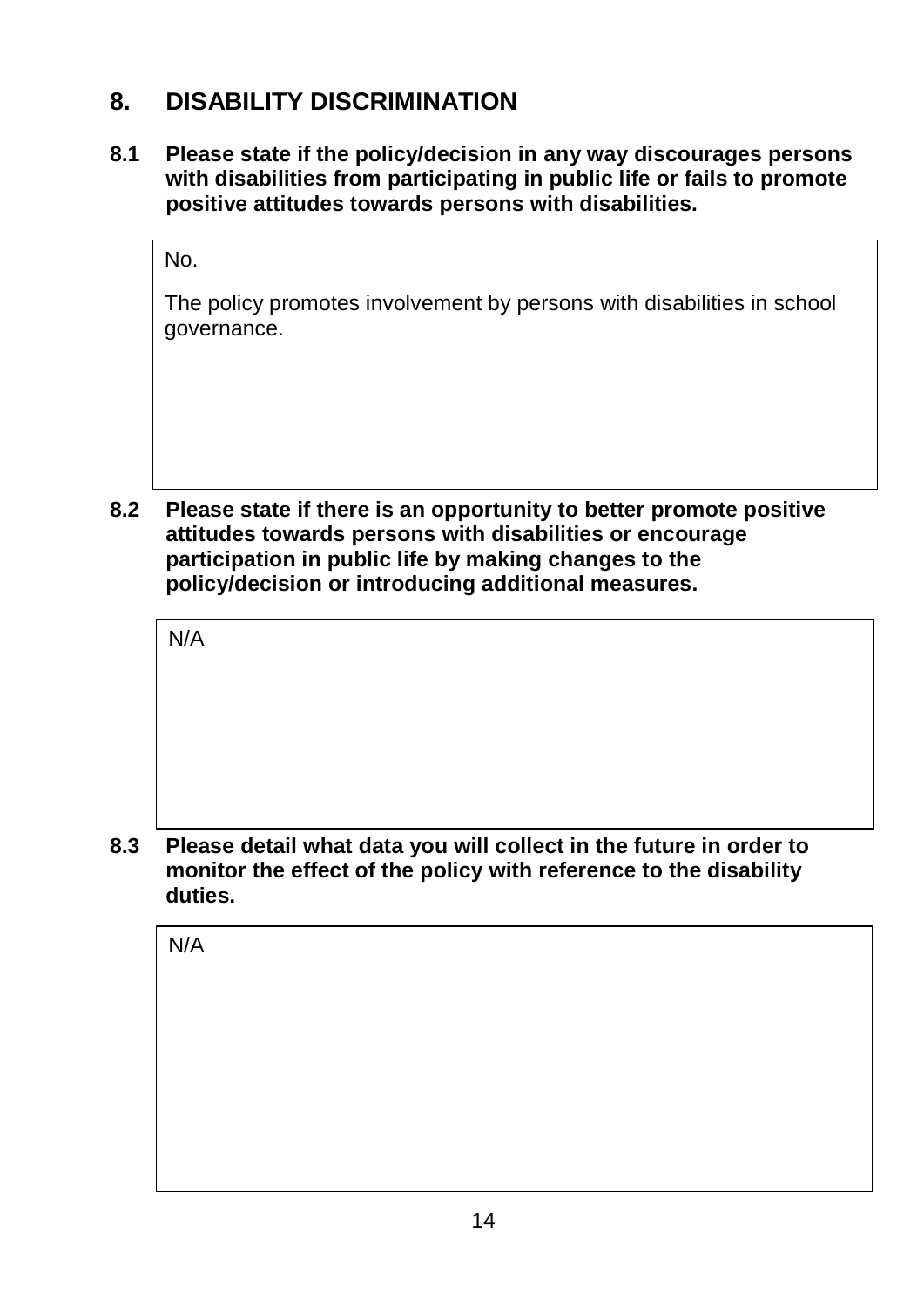## **9. CONSIDERATION OF HUMAN RIGHTS ISSUES**

#### **9.1 How does the policy/decision affect anyone's Human Rights?** I.E.

*The Human [Rights Act \(1998\)](http://www.opsi.gov.uk/acts/acts1998/ukpga_19980042_en_1) [The United Nations Convention on the Rights of the Child](http://www.unicef.org/crc/index_understanding.html) (UNCRC) The [United Nations Convention on the Rights of Persons with](http://www.un.org/disabilities/convention/conventionfull.shtml) Disabilities (UNCRPD) [The United Nations Convention on the Elimination of All Forms of](http://www.un.org/womenwatch/daw/cedaw/text/econvention.htm#intro)  [Discrimination Against Women](http://www.un.org/womenwatch/daw/cedaw/text/econvention.htm#intro) (CEDAW)*

*(\* Please tick as appropriate)*

| <b>Insert Right Considered</b>                                 | $\star$ |
|----------------------------------------------------------------|---------|
| Positive Impact                                                |         |
| Negative Impact (human right interfered with<br>or restricted) |         |
| <b>Neutral Impact</b>                                          |         |

### **9.2 If you have identified a negative impact who is affected and how?**

| N/A |  |  |
|-----|--|--|
|     |  |  |
|     |  |  |
|     |  |  |
|     |  |  |
|     |  |  |
|     |  |  |

*At this stage you should determine whether to seek legal advice and to refer to the issue to the Equality Team to consider:*

- *whether there is a law which allows you to interfere with or restrict rights*
- *whether this interference or restriction is necessary and proportionate*
- *what action would be required to reduce the level of interference or restriction).*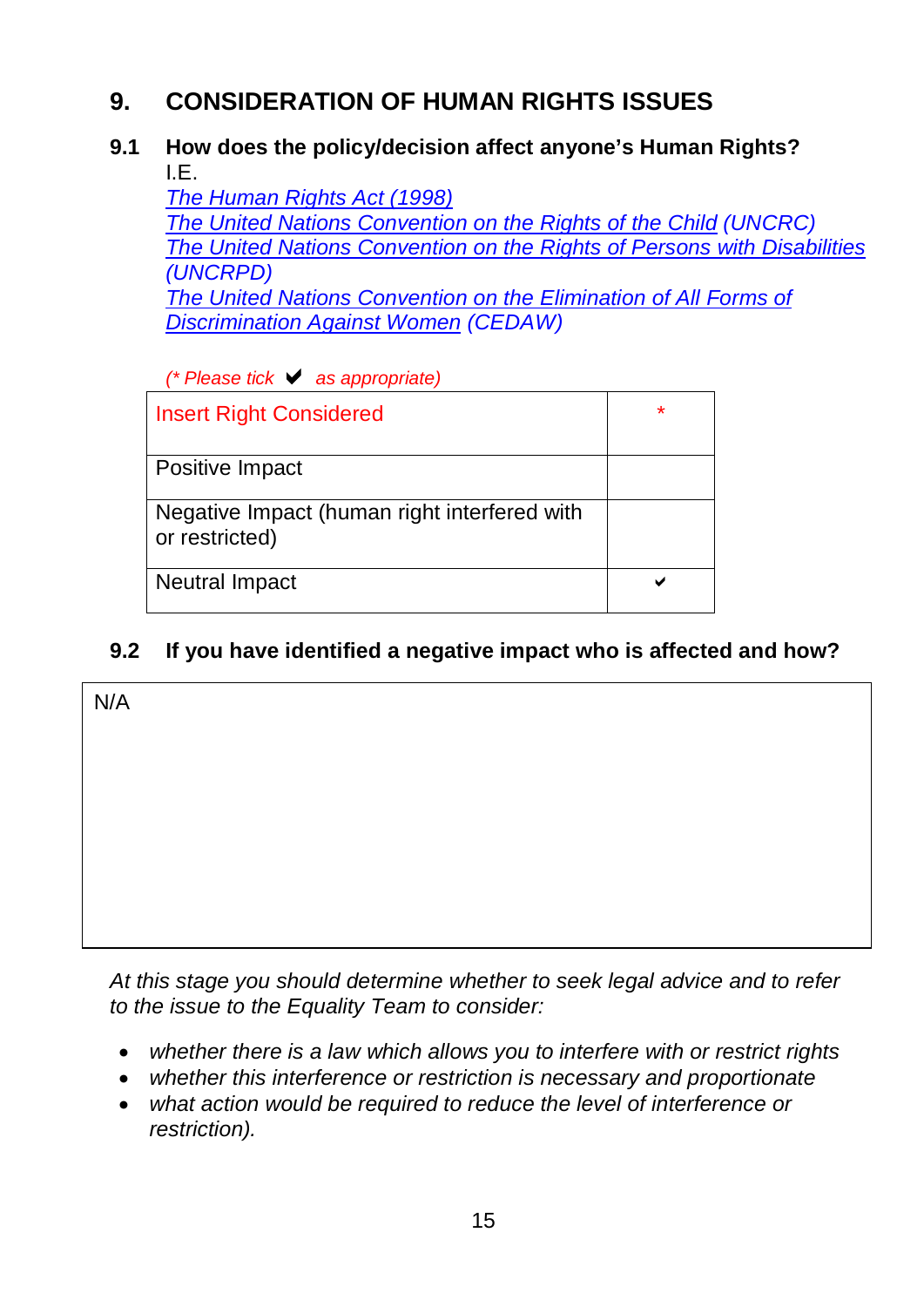#### **9.3 Outline any actions which could be taken to promote or raise awareness of human rights or to ensure compliance with the legislation in relation to the policy/decision.**

The policy promotes an open and transparent governor recruitment process.

The policy does not otherwise impact on Human Rights legislation.